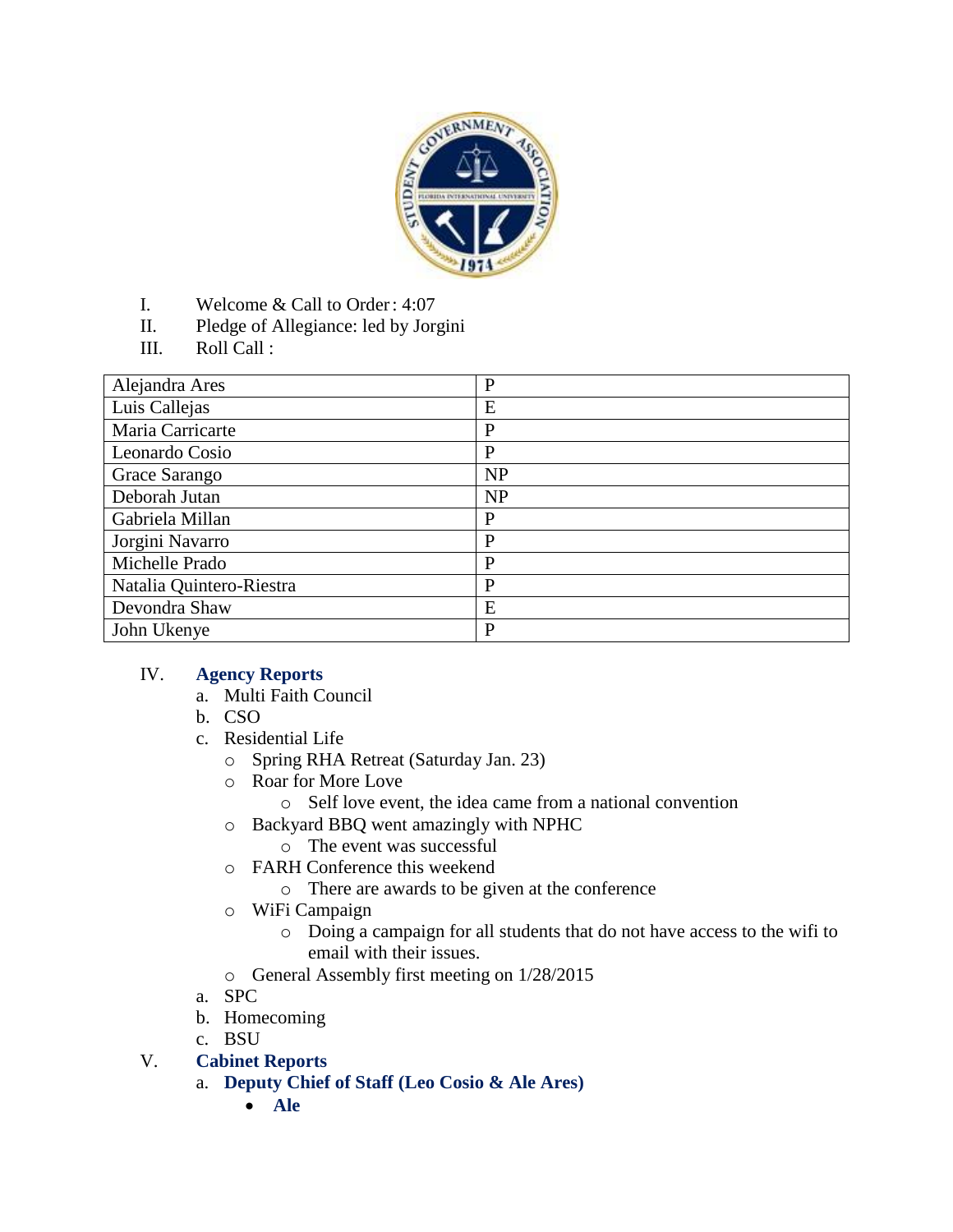- $\circ$  Date changed to April 9<sup>th</sup> for the walk
- o Meeting with someone from foundation to discuss and present some ideas that can be brought to the campus
- **Leo**
	- o Meeting with Rorey talking with RHA on the housing wifi. Focusing on the housing area
	- o Meeting with Gaby
- b. **Marketing Coordinators (Maria Carricarte)**

### c. **Student Experience Coordinator (Natalia Quintero-Riestra)**

- Thinking of events we could do for spring to excite our students, give them something they need, and educate them! Have any ideas? Email me at [nquin040@fiu.edu.](mailto:nquin040@fiu.edu)
- For February, have a self love letter campaign where students write themselves a letter and it is later sent out

#### d. **Student Development Coordinator (Michelle Prado)**

- Met with the student leadership committee, (Juan, Mary and Shannon)
- Sending out emails for the events including the DRC and the pride based event

#### e. **Panther Rage Coordinator (Deborah Jutan)**

#### a. **Veteran Affairs Coordinator**

- **i.** Alexis and Juan are meeting with the SVA to discuss the issues that are a priority to the veteran students
- **ii.** MLK event with a cleanup in little Haiti and trying to do more community outreach

#### b. **Special Events Coordinator (John Ukenye & Grace Sarango)**

- **John** 
	- o Sent out the doodle for BOGO an hour ago to everyone in SGA
	- o Interns will have their own table
- **Grace**
	- o Doodle doc for event Feb 11th, it's going to be sent during this week and a reminder next week.
	- o Already contacting people for the women who Lead breakfast panel like Michelle Alban (Telemundo's PR executive) but if you know influential women who have successful careers and have been an example of leadership for their communities, from any particular field such as politicians, economists, activists, entrepreneurs, and would like to be part of this year's women who lead panel, please contact me at [9548659719](tel:9548659719) or send me her information to [gsara004@fiu.edu](mailto:gsara004@fiu.edu)

#### c. **Lobbying Coordinator**

#### d. **Governmental Affairs Coordinator (Devondra Shaw)**

- I have been working with Alexis and Juan to coordinate the recruitment of students who are interested in attending Rally-In-Tally
- I have contacted the office of governmental relations to coordinate training seminars for students who will be attending Rally-In-Tally
- Take Back the Trap has been discussed with the It's on Us Committee and we're considering incorporating it with Take Back the Night. The meeting